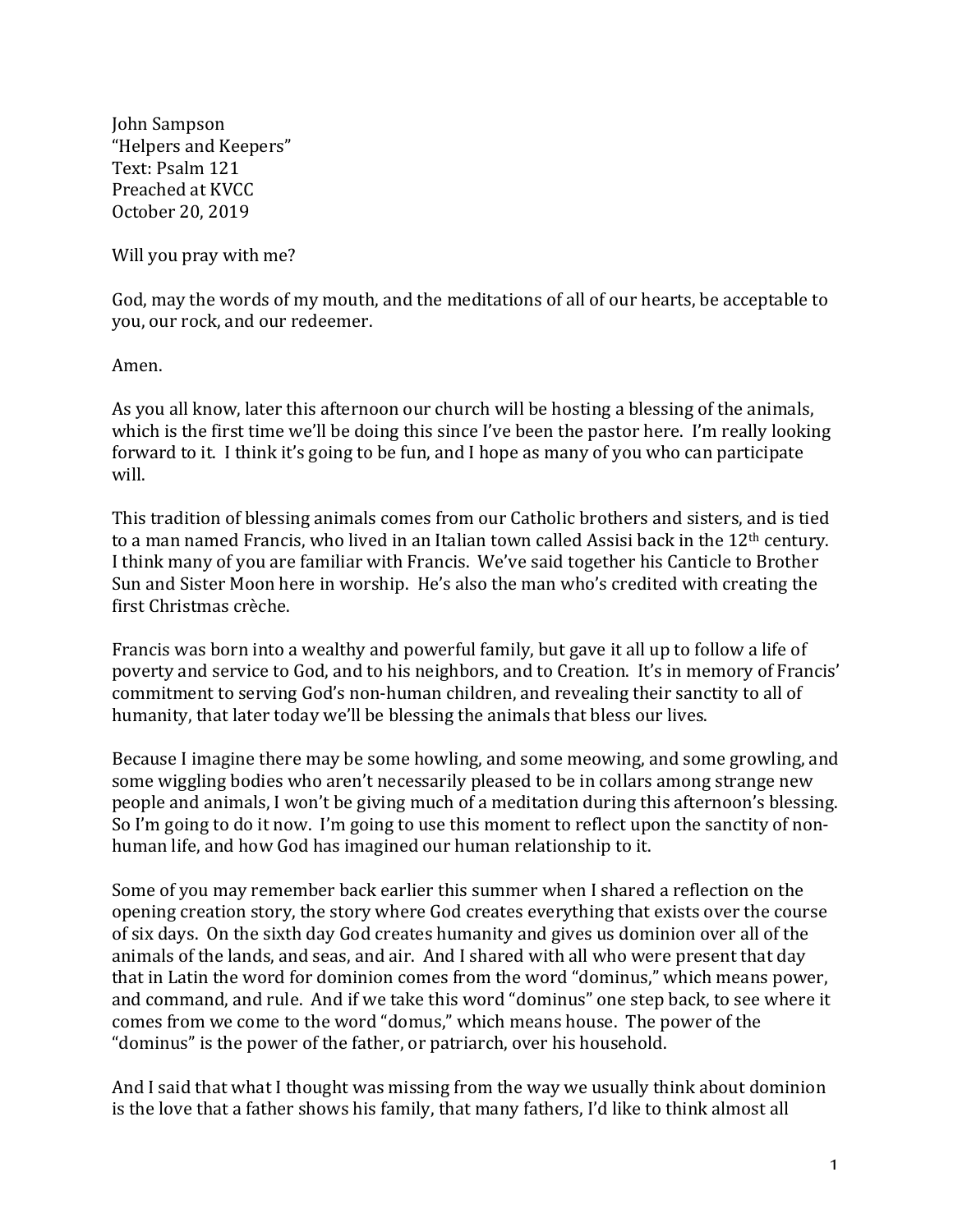fathers, don't simply lord their power over their spouses and children, but engage with their families in love and compassion. I like to think that almost all fathers seek to nurture and protect all of the members of there households. I shared in that reflection that I thought this was the right way to understand what God had in mind when she granted humanity dominion over her new and good creation. She asked us to take care of it, to nurture it, and to love it, and not simply use it to satiate our own desires and physical needs.

You see when God gave us dominion over her Creation God made us, made you and me, the "dominus" of her world. Dominus can be translated as dominion, but it can also be translated as Lord. God made us Lords over the earth, made us Lords over the animals of the sea, and sky, and land. If the animals could talk, they would call us dominus, or Lord.

But this word dominus doesn't only occur in Genesis. It occurs throughout the Psalm we just read. Did you hear it? Over and over again the writer of this Psalm addressed the Lord. Over and over again the writer of the Psalm told us about the roles and responsibilities of what it means to be a Lord. Over and over again the singer of this hymn told us how they understood their relationship to this Lord.

Ok. That's the set-up. It took me a bit to get here, but now let's have some fun. Let's perform an act of glorious confusion.

What if we took this Psalm, on this day when we celebrate the vision and service of Francis, a man who gave up everything so he could better minister to all of God's children – human and non-human - on this day when we will be blessing the animals we love and live with, and what if we sing again this Psalm from their perspective.

What if we retell this Psalm, and instead of imaging that when we say Lord we are referring to God, and we instead imagine that the animals are addressing us, their "dominus", their Lord. What if we retell this Psalm and instead of speaking to God, we listen to the animals and what they are telling us about them and ourselves.

Here it goes!

I, maybe I am a cat or a dog, or a dolphin or an ant. I am one of God's sacred children and I lift up my eyes to the hills—

from where will my help come?

Because I need help. Everyday there's a little less of my world  $-$  a little less habitant, a little less food, a little less clean water. Everyday there's a little bit more pollution, and there are a few more people moving into my land, and there are fewer places to raise my pups.

So I look up, and I'm looking at you, and my looking up is a psalm or hymn asking for your help.